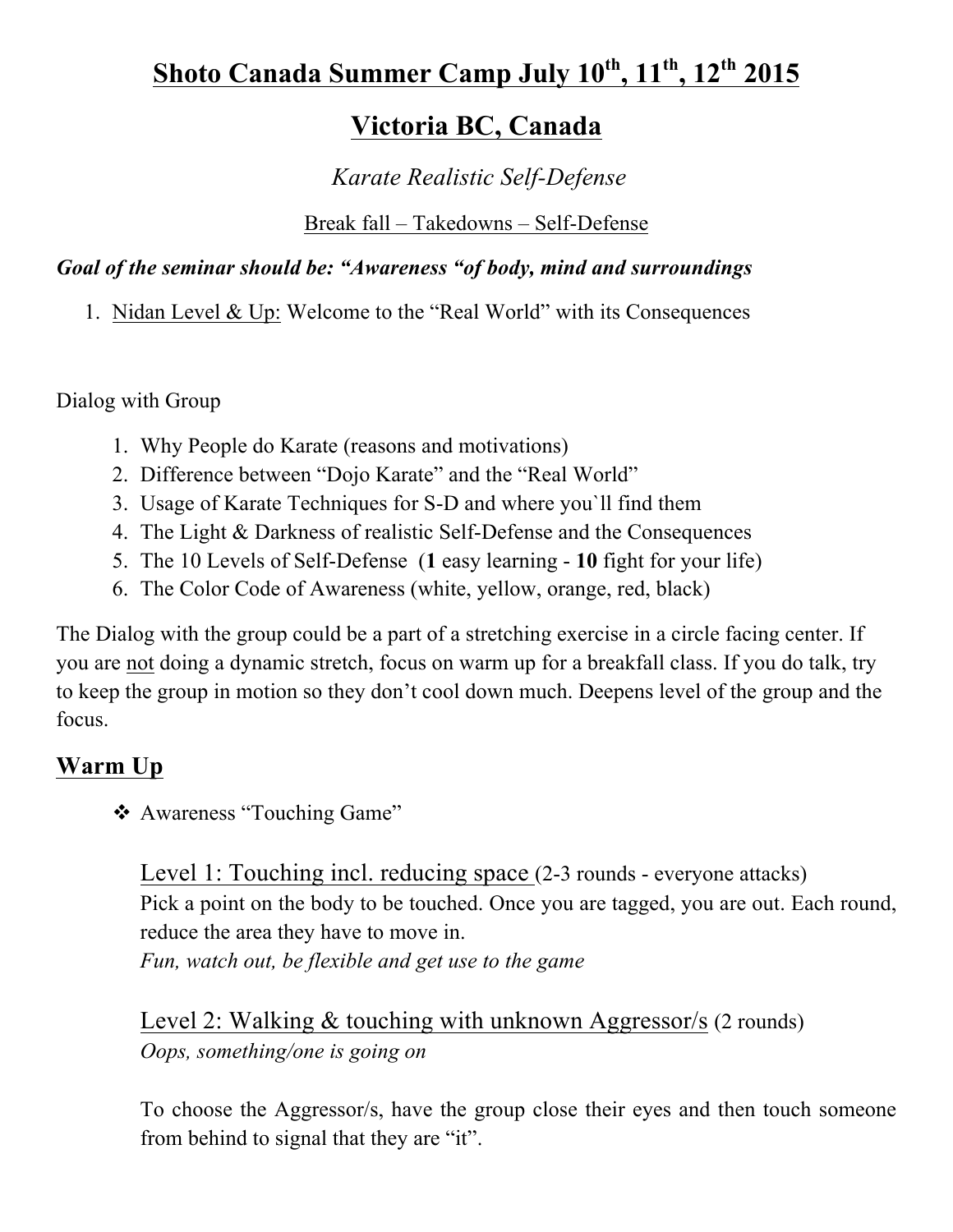A variation for a warm up could be push ups, sit ups, squats, or keep them in a position of your choice with the eyes closed to practice using their other senses

Level 3: Walking & unknown Aggressor/s with Knife (2 rounds) *Seriously, be aware and get out of the danger zone* 

To choose the Aggressor/s, let the group close they eyes and touch someone from the back, to signal him – he is it and give him a trainings knife or similar weapon.

The aggressor/s should hide the knife and act normal to not give him or herself away as "the bad guy."

Variation to a warm up could be also doing push up`s, sit ups, squats, or keep them in a position of your choice with the eyes closed to practice using their senses.

Level 4: Walking & unknown Aggressor/s is taking Hostage (2 rounds) *Did I see it coming and could I do something about it?* 

To choose the Aggressor/s, have the group close their eyes and then touch someone from behind to signal that they are "it".

A variation for a warm up could be push ups, sit ups, squats, or keep them in a position of your choice with the eyes closed to practice using their other senses

# *Debriefing*

*Groups should realize the importance of awareness and the difference between "walking through the park" and "paranoia"*

*Use your skills, movements and technique you have learned over many years of training.*

*Defending yourself starts with awareness, the right body shifting, karate / empty handed SD and if necessary with weapons or other devices*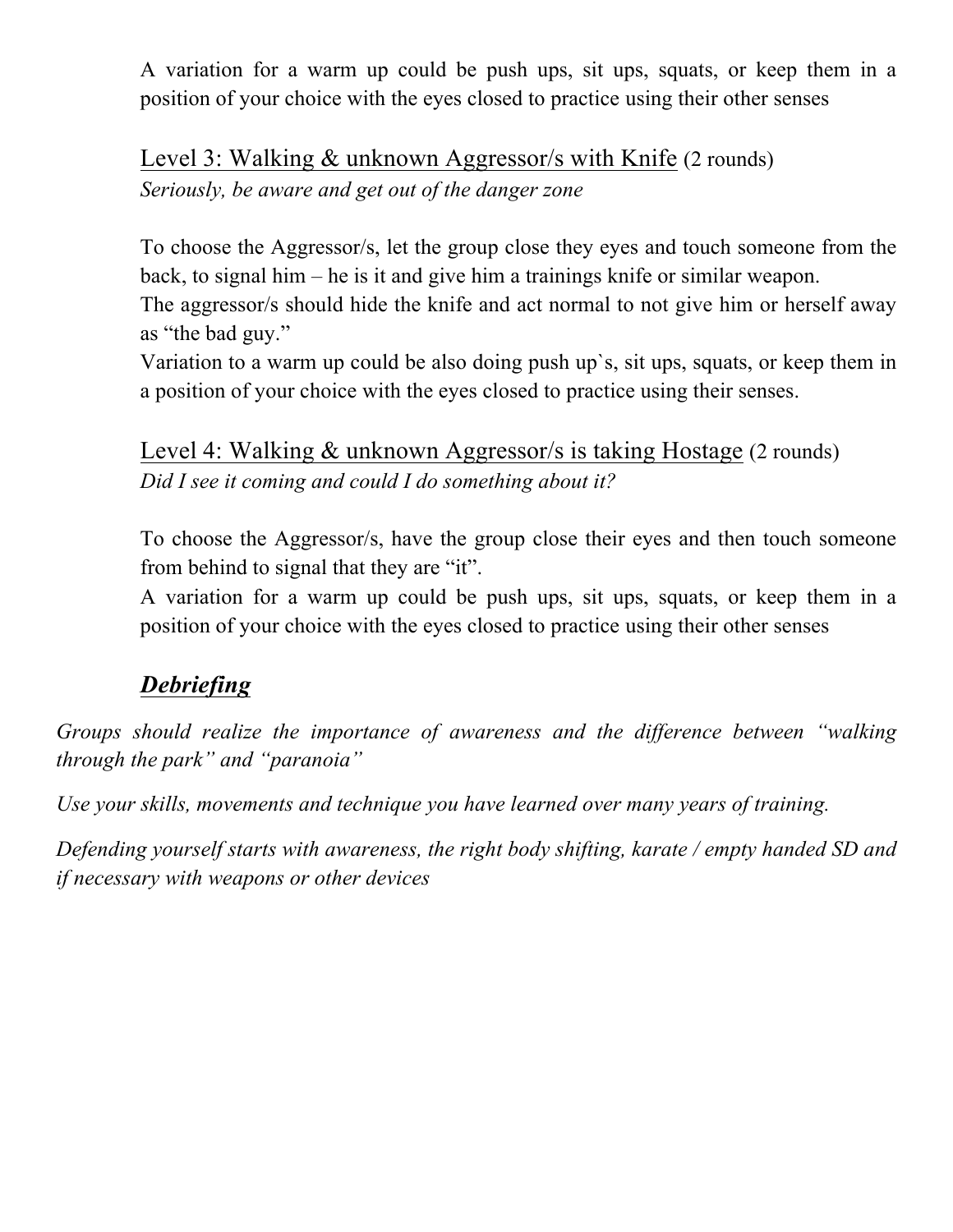## **The Ground**

Can be you friend or enemy?!

*Not the natural environment of a Karateka. Stay upright if you can, but be ready if you have to go down and get up as fast as possible!*

*Most of the Street, - Bar, - or "you have to defend yourself" Situations end up on the Ground.* 

*The right Breakfall could save your life, not only in an S-D situation.* 

**Goal: Familiarizing Karatekas with realistic Takedowns and the need to practice Breakfall. "Like your Kata".** 

**Do not think; let your body take over and use your reflexes.**

#### **Break Fall**

Review the most common Break Fall and why we have to practice.

#### ! **Break fall to both sides**

*Takedowns mostly end on the side and present the best opportunity to stay close and defend.*

*Do not let the attacker make room to start kicking your body. Protection!*

- $\triangleleft$  Break fall sideways with assistance: Partner make a bench you reach your arm over and through your bench and making a half roll with a Breakfall sideways – you partner can help to pull the arm through and getting you in the lowest level of free fall and "getting taken down" idea
- \* Break fall sideways from a bench: Take a Gym Bench and let them lay down on their back in the final position they should have on the ground. Now let them roll to the side (male sure, the straight leg is down not the bent one) and falling from the bench as a very little free fall into breakfall sideways.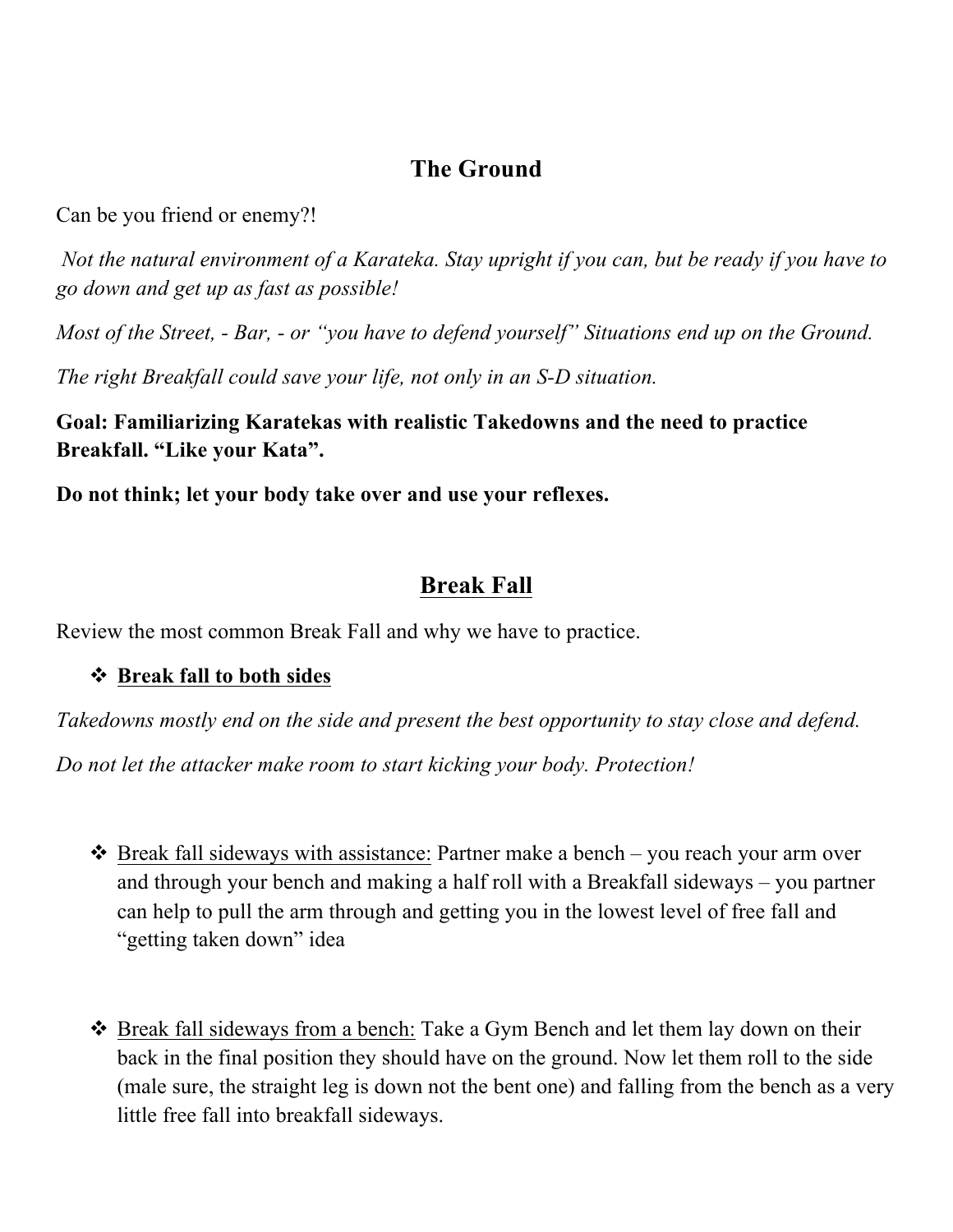#### ! **Break fall to the back**

*Get pushed down, tripped, or legs being taken out. Classic MMA Takedown – Ground & Pound…….Protection!*

*Watch your Head and get ready ASAP to defend!*

- Breakfall backwards with assistance level 1: Partner makes a bench and you can sit on him with your butt over the edge until you`re sliding off his back and making BF backwards
- Breakfall backwards with assistance level 2: Partner takes out both legs from the front while you hold onto his obi / belt over his back and sliding off partner your own speed – the height can be lower (kneeing) or higher (standing) depending on the level the partner has to master

## ! **Breakfall to the front**

Pushed, tripped or legs taken out without option to roll. *Classic MMA Takedown – Ground & Pound…….Protection!* 

*Watch out for getting kicked in the Groin, Tailbone or Spine!*

- Breakfall forwards with assistance level 1: Partner makes a bench in front of you and you can slowly roll over his back to the BF forward. The lowest level of falling in this position is from your knees and falling forward without assistance.
- Breakfall forwards with assistance level 2: Partner hooks your feet from the back and pushes you with the shoulders slowly forward. Now you have to fall from a height and not be able to use your feet or legs to make a step forward.

You can raise the level by taking out his legs from behind at the knees, upper legs or tackle him down like in rugby or football.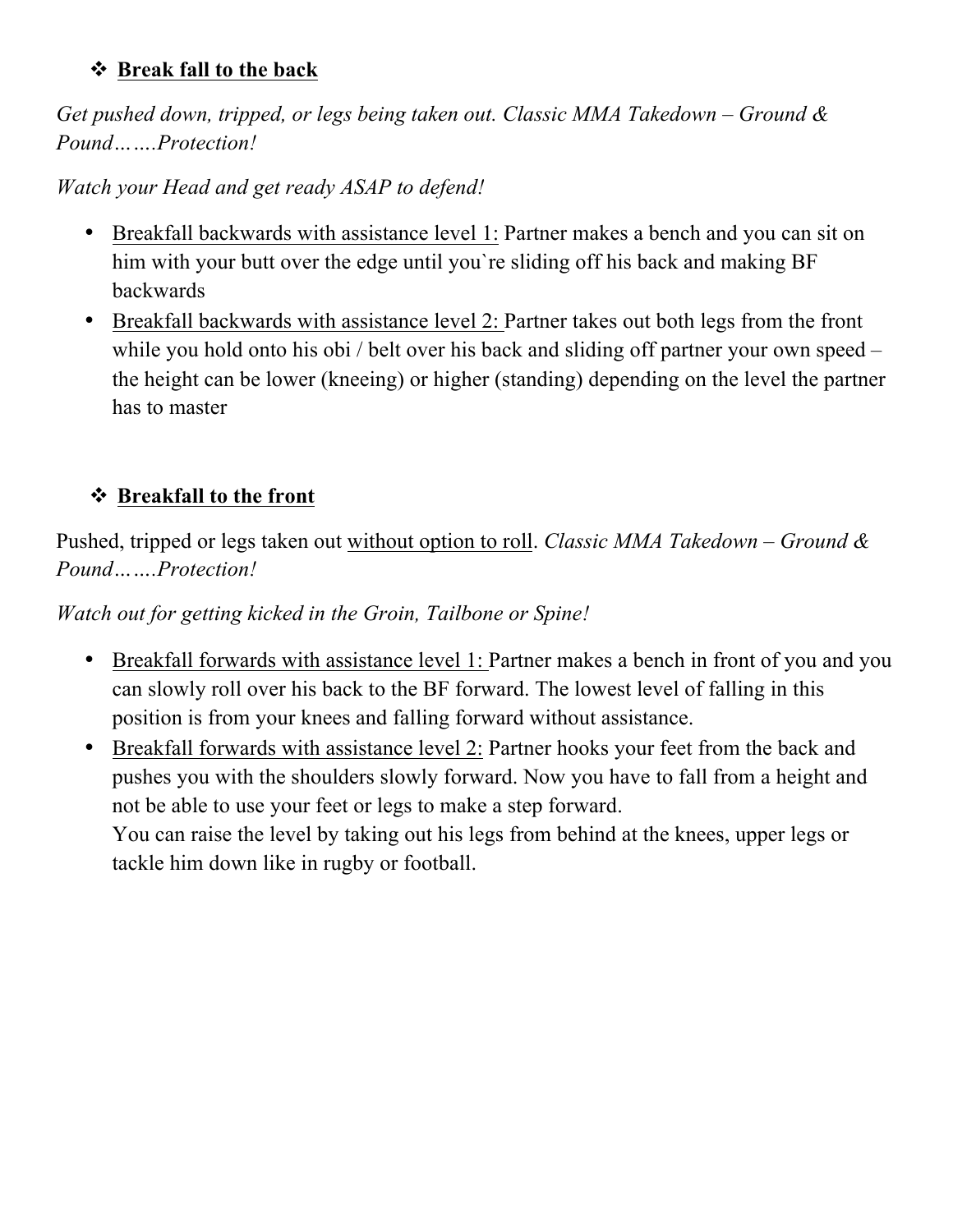#### ! **Jiu Roll to the front**

Pushed or tripped and you have the option to roll. Get up and turn toward attacker. (If you have a bag or are carrying something – let go before roll)

Watch for Attackers follow ups! (Very important training for both sides)

• Levels to train: step by step (one leg to the front, hands to the oppposite side, head to the shoulder where the hand is pointing, roll diagonally over the shoulder, cross back legs during roll, stand up and turn back to face where you came from – toward your attacker) Roll on your own both side.

Next level with starting to jump up into the roll, also making distance jumps or over partners lying down in front of you or making a bench. You can add several partners to make it a challenging game.

Jump roll and picking up items from the ground during your Roll. Toys for kids and Weapons for adults. The proper handling of weapons should be also being taught to be able to defend yourself properly.

• Breakfall with assistance / attacker:

Level 1 Partner is pushing from the back

Level 2 Partner is pushing from the back with more force

Level 3 Partner is pushing from the back with force and follows you as a threat and making pressure.

Level 4 Partner is pushing from the back with force and follows you as a threat and attacking you as soon he sees the opportunity.

Level 5 Partner is pushing from the back with force and follows you as a threat and attacking you with a weapon as soon he sees the opportunity.

#### ! **Aikido or Judo Roll to the back**

Pushed, ripped and you have the option to roll. Get up and turn into direction where you came from toward attacker. (If you have a bag – let go before roll)

Watch for Attacker's follow ups! (Very important training for both sides)

- Level to train are the same like forward only backwards
- Level  $4 \& 5$  with an attacker: the defender has to learn to decide to stop his roll at a point he can defend himself of in a best as possible position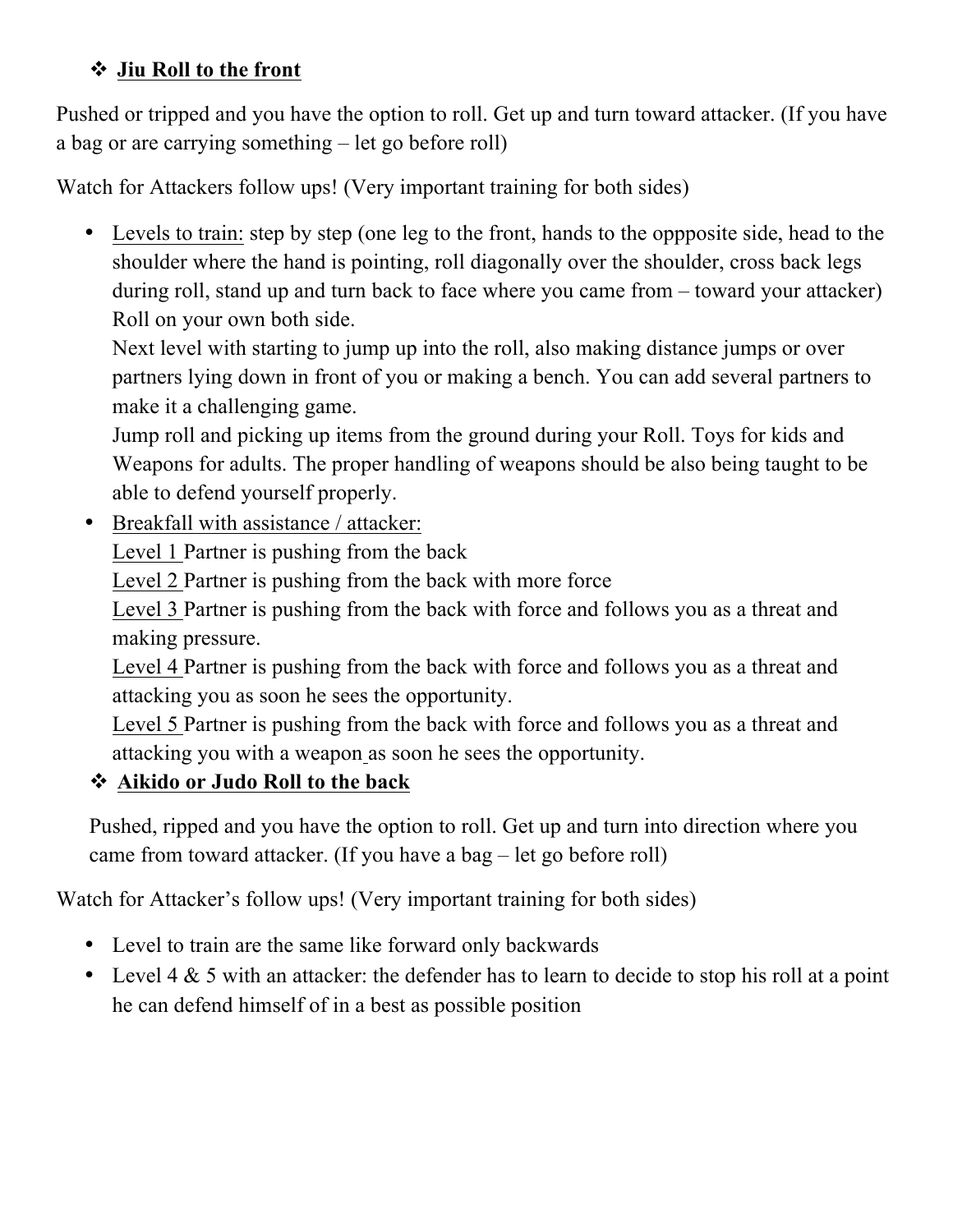#### ! **Deepens Level of the Group and Training Goal**

- Body Shifting (Bew.Lehre) on the Ground
- Getting up……………from the Ground
- Defense ……………...from the Ground
- Breakfall with jump and over or through partner
- With Partner (easy)
- Combo: side-back…to get used to direction changes during TD
- Freefall (Preparation for going harder with Tori)
- Picking up "Things" from Ground during "Roll" Breakfall (S-D)
- Breakfall with follow up: 1on1 or multiple attackers with pats
- Breakfall without Mats (if possible diversity surfaces- in&outdoor)

Try to include the Breakfall in your regular warm up and training.

Every time you have to go on the ground for stretching, pushups, sit-ups, etc…

## DO YOUR BREAKFALL AND GET USE TO IT!

# Your Life could depend on it!

Breakfall with Partner needs explanations of *Tori* & *Uke*

- 1. Go "easy". Support your Partner when you take him down (Do not drop him or through him get away from you – not yet)
- 2. Never fall yourself, when Tori is taking you down (Major risk of serious injuries like knees, back, neck, arms, etc….)
- 3. Be realistic and only go down when you feel the technique has worked (Do not cheat at your Tori and yourself)
- 4. Next level and being more realistic only if feel safe enough!